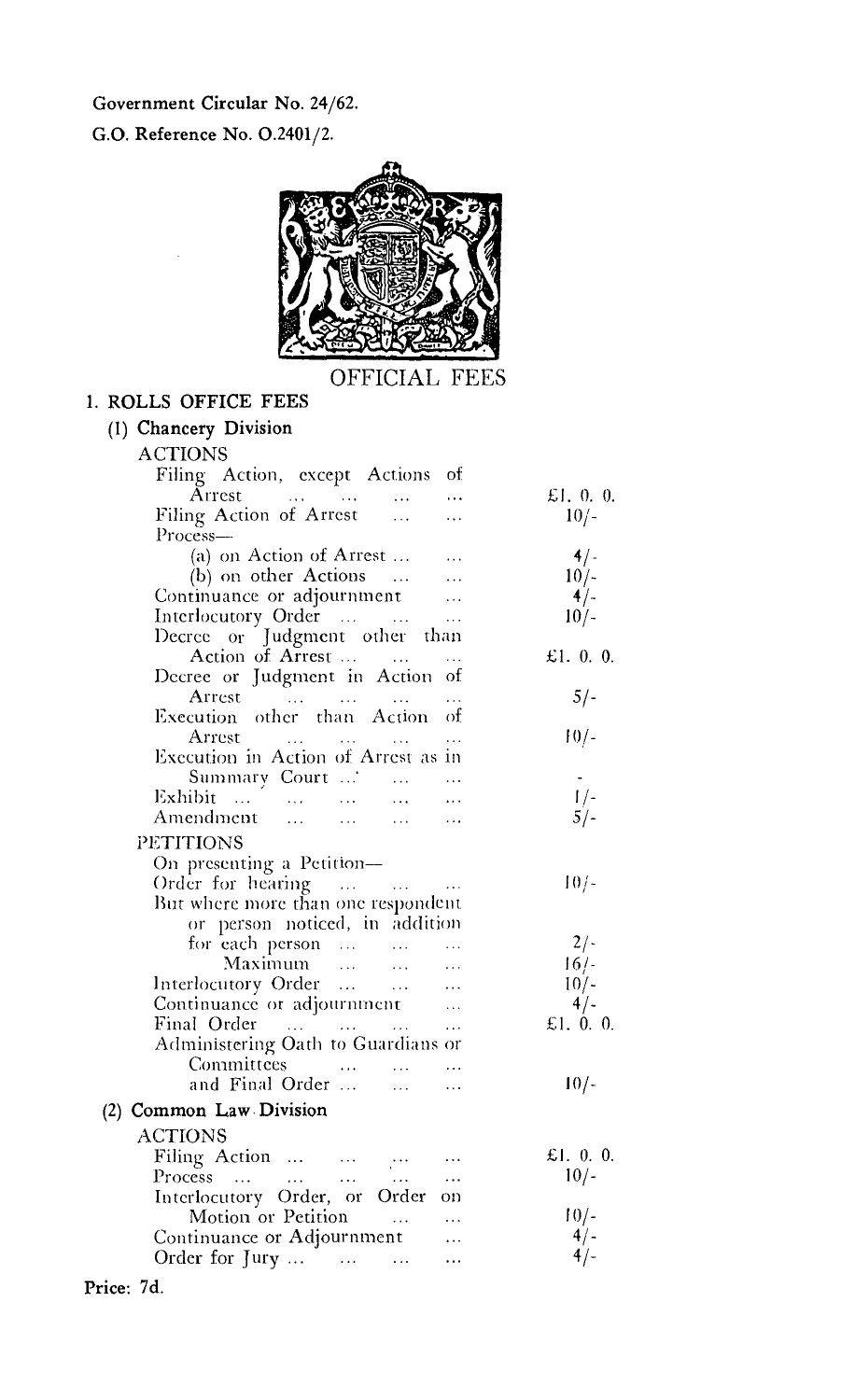| Verdict                                                                                                              |          |                                                                                                                                   |                             |                   | $10/-$                                                                     |
|----------------------------------------------------------------------------------------------------------------------|----------|-----------------------------------------------------------------------------------------------------------------------------------|-----------------------------|-------------------|----------------------------------------------------------------------------|
| Judgment                                                                                                             |          |                                                                                                                                   |                             |                   | £1. $0.0$ .                                                                |
| Execution                                                                                                            |          |                                                                                                                                   |                             |                   | $10/-$                                                                     |
| Exhibit                                                                                                              | $\sim$ . |                                                                                                                                   |                             |                   | $1/-$                                                                      |
| Amendment                                                                                                            | $\cdots$ | $\ldots$                                                                                                                          |                             |                   | $5/-$                                                                      |
| Petition in Action same fees as<br>Chancery Division.                                                                |          |                                                                                                                                   |                             | ារា               |                                                                            |
| (3) Common Law Division<br>(Summary Jurisdiction)                                                                    |          |                                                                                                                                   |                             |                   |                                                                            |
| <b>WARRANTS</b>                                                                                                      |          |                                                                                                                                   |                             |                   | $1/6$ for each                                                             |
|                                                                                                                      |          |                                                                                                                                   |                             |                   | defendant or<br>witness,<br>maximum 4/6<br>under £25.                      |
| ORDINARY                                                                                                             |          |                                                                                                                                   |                             |                   | $2/6$ for each<br>defendant or<br>witness,<br>maximum 7/6<br>£25 and over. |
| Service out of jurisdiction                                                                                          |          |                                                                                                                                   |                             | .                 | ditto                                                                      |
| Substituted Service                                                                                                  |          |                                                                                                                                   |                             | $\ldots$          | ditto                                                                      |
| Continuance or Adjournment                                                                                           |          |                                                                                                                                   |                             |                   | οf                                                                         |
| Action                                                                                                               |          | <b>Castle Committee</b>                                                                                                           |                             |                   | $1/-$                                                                      |
| Execution                                                                                                            |          | $\ldots$                                                                                                                          |                             |                   | (Not exceeding                                                             |
|                                                                                                                      |          |                                                                                                                                   |                             |                   | (E25, 1/4)<br>and for each                                                 |
|                                                                                                                      |          |                                                                                                                                   |                             |                   | additional                                                                 |
|                                                                                                                      |          |                                                                                                                                   |                             |                   |                                                                            |
|                                                                                                                      |          |                                                                                                                                   |                             |                   | $($ £25 $\,$ or part<br>( thereof, $\,$ 1/-;                               |
|                                                                                                                      |          |                                                                                                                                   |                             |                   | maximum $10/-$ .                                                           |
| Order                                                                                                                |          |                                                                                                                                   |                             |                   | $2/-$                                                                      |
| PETITIONS                                                                                                            |          |                                                                                                                                   |                             |                   |                                                                            |
| Order for hearing                                                                                                    |          |                                                                                                                                   |                             |                   | 2/6                                                                        |
| But where more than one respondent                                                                                   |          | $\mathcal{L}^{\mathcal{L}}$ , and $\mathcal{L}^{\mathcal{L}}$ , and $\mathcal{L}^{\mathcal{L}}$ , and $\mathcal{L}^{\mathcal{L}}$ |                             |                   |                                                                            |
| or noticed person, in addition                                                                                       |          |                                                                                                                                   |                             |                   |                                                                            |
| for each person                                                                                                      |          |                                                                                                                                   |                             |                   | $1/-$                                                                      |
| Maximum fee                                                                                                          |          |                                                                                                                                   | $\cdots$                    |                   | 5/6                                                                        |
| Continuance or adjournment                                                                                           |          |                                                                                                                                   |                             |                   | $1/-$                                                                      |
| Order<br>$\sim 100$                                                                                                  |          |                                                                                                                                   | <b>Contract</b>             |                   | $2/-$                                                                      |
| (Testamentary Jurisdiction)                                                                                          |          |                                                                                                                                   |                             |                   |                                                                            |
| Order for hearing on petition                                                                                        |          |                                                                                                                                   |                             |                   | 5/6                                                                        |
| Acknowledgments                                                                                                      |          |                                                                                                                                   |                             | $\ldots$          | 2/-                                                                        |
| Probate of Will or Letters                                                                                           |          |                                                                                                                                   |                             | $\alpha$          |                                                                            |
| Administration, including                                                                                            |          |                                                                                                                                   |                             | a.                |                                                                            |
| Bond for Pledges                                                                                                     |          |                                                                                                                                   |                             | $\ddotsc$         | £2, 0, 0,                                                                  |
| But in any case where the Court<br>shall be reasonably satisfied<br>that the Estate does not exceed<br>in value £100 |          | $\sim$ $\sim$ $\sim$ $\sim$                                                                                                       | $\sim$ $\sim$ $\sim$ $\sim$ | <b>Contractor</b> | $10/-$                                                                     |
| Or that the Estate does not exceed                                                                                   |          |                                                                                                                                   |                             |                   |                                                                            |
| in value £25                                                                                                         |          | الموارد المتعادل المتحدث                                                                                                          |                             |                   | $5/-$                                                                      |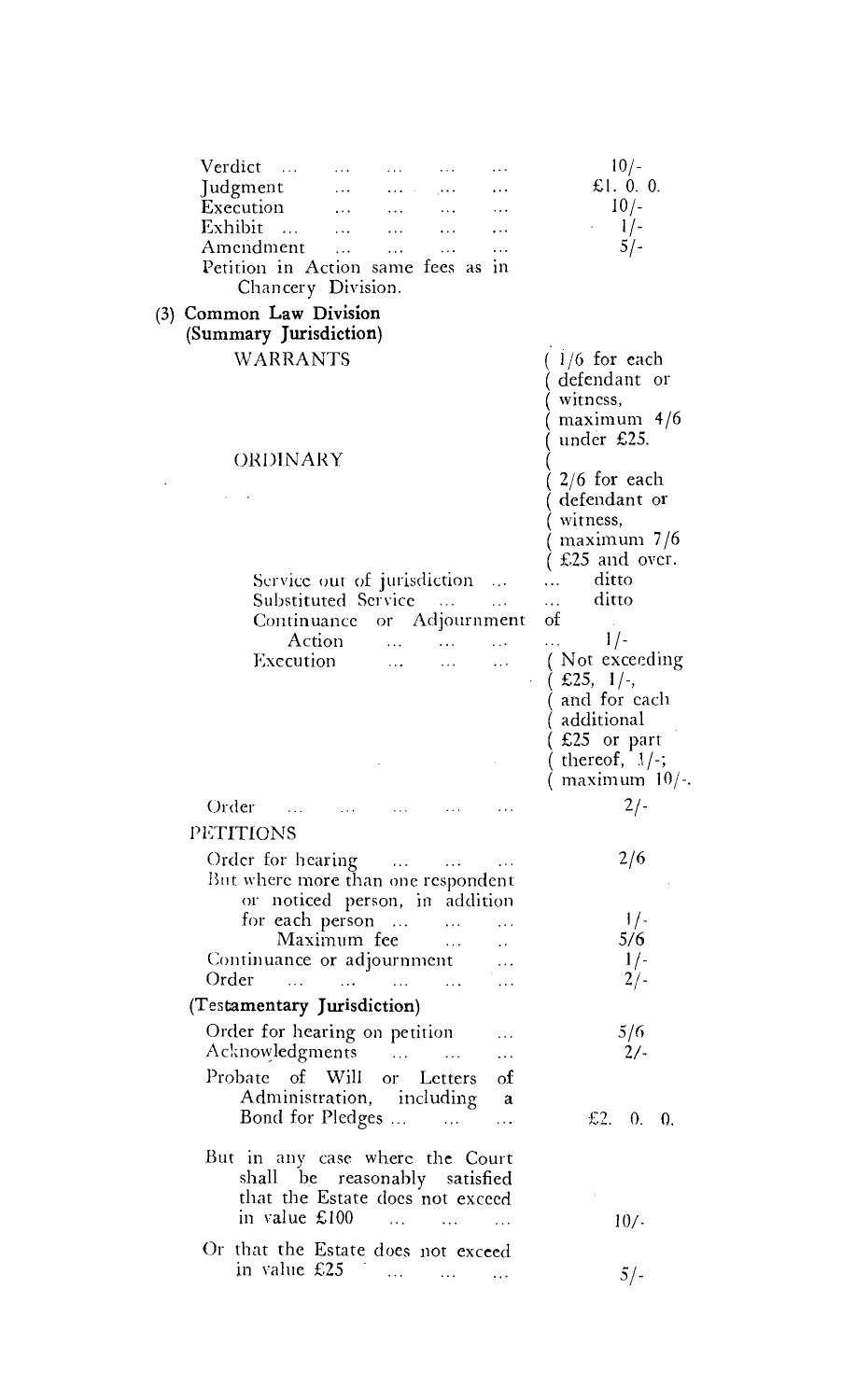|                                      | Administering Oath to Personal<br>Representative                                                                                                                                                                                                                                                                                                                                      |                   | $5/-$                                                                                                                 |
|--------------------------------------|---------------------------------------------------------------------------------------------------------------------------------------------------------------------------------------------------------------------------------------------------------------------------------------------------------------------------------------------------------------------------------------|-------------------|-----------------------------------------------------------------------------------------------------------------------|
| (4) Appeal Court<br>Entering Appeal  | $\ldots$                                                                                                                                                                                                                                                                                                                                                                              | <b>Contractor</b> | £4. $0.0$ .                                                                                                           |
| Division.                            | Other charges as in Chancery                                                                                                                                                                                                                                                                                                                                                          |                   |                                                                                                                       |
| (5) General                          |                                                                                                                                                                                                                                                                                                                                                                                       |                   |                                                                                                                       |
|                                      | Administering Oaths to Official<br>Persons                                                                                                                                                                                                                                                                                                                                            |                   | $5/-$                                                                                                                 |
|                                      | Appointment                                                                                                                                                                                                                                                                                                                                                                           |                   | $5/-$                                                                                                                 |
| Bond<br>and the contract of the con- | and the state of the state of the                                                                                                                                                                                                                                                                                                                                                     |                   | $5/-$                                                                                                                 |
|                                      | Affixing the Seal Public of the Isle,<br>or a Seal of Office or of a Court.<br>to a Commission, to any paper<br>or proceeding, and a certificate<br>if required                                                                                                                                                                                                                       |                   | £1. 1. $0$ .                                                                                                          |
|                                      | If required a duplicate or triplicate,<br>then for each additional docu-<br>ment beyond the first                                                                                                                                                                                                                                                                                     | $\ddotsc$         | $1/-$                                                                                                                 |
|                                      | Applications to pay into or out of<br>Court                                                                                                                                                                                                                                                                                                                                           |                   | $1/-$ under £25;<br>2/- £25 to £100:<br>$5/- E100$ and<br>over                                                        |
|                                      | Copies (per folio of 80 words) (word<br>" typewritten" added by 1951<br>Act)                                                                                                                                                                                                                                                                                                          |                   | 6d.<br>4/- per f'scp<br>page                                                                                          |
|                                      | But any person having an office copy<br>of any petition, etc., already paid<br>for by him shall be entitled to<br>have added thereto a copy of any<br>rule, decree (final or interlocu-<br>tory), and of any verdict made in<br>the same cause, without being<br>compelled to take or pay for a<br>second copy of such petition, etc.<br>(photostat prices inserted by<br>1951 $Act)$ |                   |                                                                                                                       |
|                                      | Photostat prints per page and<br>according to the following<br>approximate dimensions:-                                                                                                                                                                                                                                                                                               |                   | Per page, 13" × 8":<br>for negative  1/-<br>for each copy $\dots$ 1/-<br>and in<br>proportion for<br>any larger size. |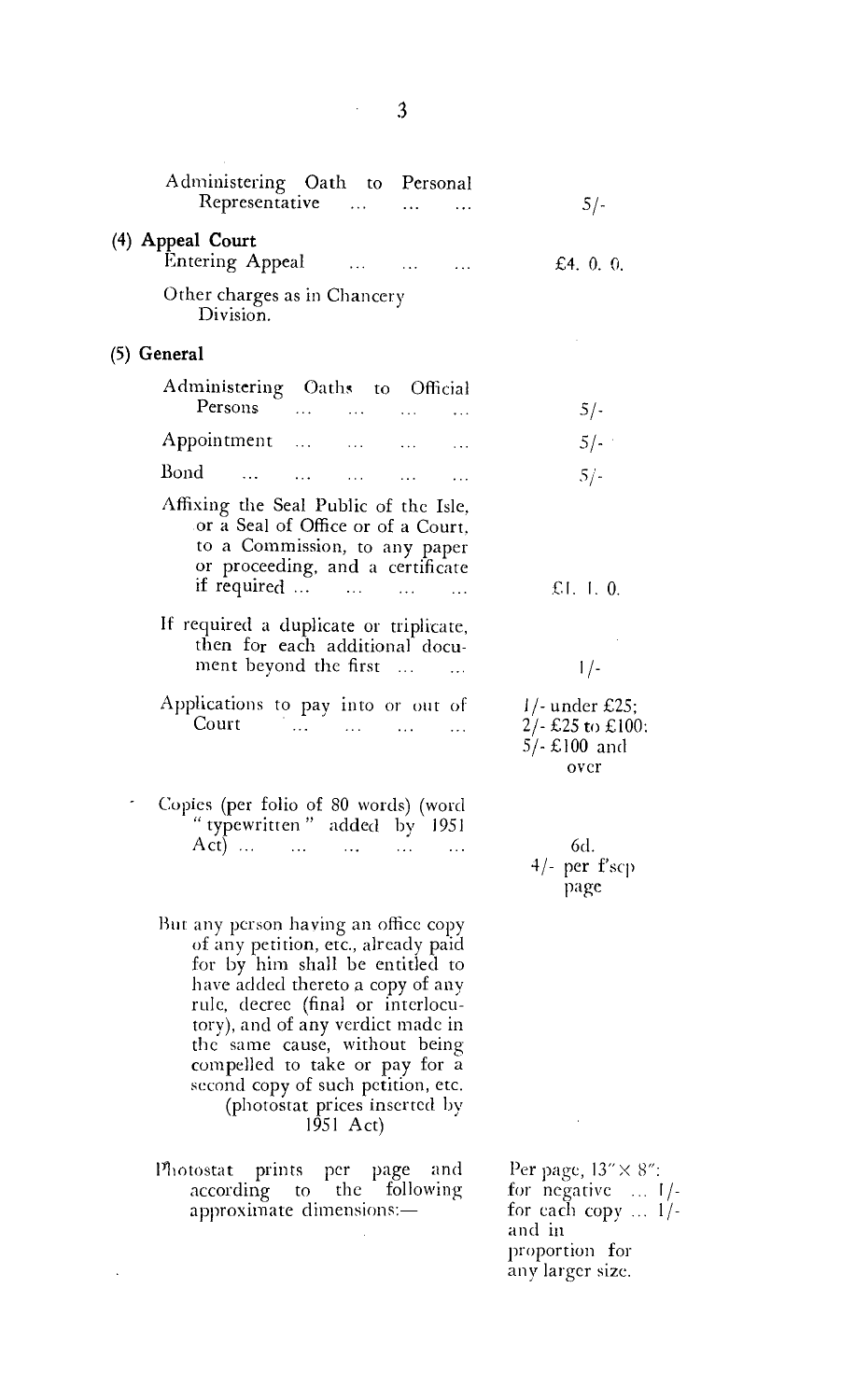| Distribution under Companies Acts<br>and of Estates in Chancery and<br>under Bankruptcy Acts                                                                                                                                                                        |                 |                             |                                     | $\bar{\epsilon}$ , $\bar{\epsilon}$ | $21/-$<br>to<br>£15. 15. 0.                               |
|---------------------------------------------------------------------------------------------------------------------------------------------------------------------------------------------------------------------------------------------------------------------|-----------------|-----------------------------|-------------------------------------|-------------------------------------|-----------------------------------------------------------|
| Drawing Commission                                                                                                                                                                                                                                                  |                 |                             |                                     |                                     | £1. 1. 0.                                                 |
| Enrolling Commission, etc.                                                                                                                                                                                                                                          |                 |                             |                                     | $\ldots$<br>$\ddotsc$               | $5/-$                                                     |
| Enrolling Dangerous Goods Licences                                                                                                                                                                                                                                  |                 |                             |                                     |                                     | $10/-$                                                    |
| Filings                                                                                                                                                                                                                                                             |                 |                             |                                     | $\ldots$                            | 2/6                                                       |
| Taking an Affidavit, Affirmation, or<br>Declaration                                                                                                                                                                                                                 |                 |                             |                                     |                                     | $1/-$                                                     |
| Marking each Exhibit                                                                                                                                                                                                                                                |                 |                             | $\ddotsc$                           |                                     | $1/-$                                                     |
| Process (Contempt)                                                                                                                                                                                                                                                  |                 |                             |                                     | $\cdots$                            | $2/-$                                                     |
| Searches (minimum fee)                                                                                                                                                                                                                                              |                 |                             |                                     | $\cdots$                            | $1/-$                                                     |
| Entry under Rule of Court                                                                                                                                                                                                                                           |                 |                             |                                     | $\cdots$                            | $2/-$                                                     |
| Process (Landlord's Arrest)                                                                                                                                                                                                                                         |                 |                             |                                     | $\ldots$ .                          | $6/-$                                                     |
| Presentment to obtain Writ<br>Contempt for each person<br>presented                                                                                                                                                                                                 |                 |                             |                                     | οf                                  | $2/-$                                                     |
|                                                                                                                                                                                                                                                                     |                 |                             |                                     | .                                   |                                                           |
| A Certificate as to any matter not<br>herein specially referred to                                                                                                                                                                                                  |                 |                             |                                     | $\sim$ 100 $\pm$                    | $1/-$                                                     |
| Taxation of costs—<br>Under £2<br>Over £2 and under £5<br>Over $£5$ and under £25<br>Over £25 and under £50<br>For every additional £25 or part                                                                                                                     | of $\pounds 25$ |                             |                                     |                                     | $3/-$<br>$5/-$<br>$10/-$<br>£1. $0.0$ .<br>$10/-$         |
| Filing Receiver's, Trustees' or Guar-<br>dians' Accounts                                                                                                                                                                                                            |                 |                             |                                     |                                     | 2/6                                                       |
| Auditing Accounts of Trustees in<br>Bankruptcy, Trustees under<br>Deeds of Arrangement, the<br>Representatives of Insolvent<br>Estates administered by the<br>Court, and Liquidators under<br>the Companies Acts or the<br>Industrial and Building Societies<br>Act |                 |                             |                                     |                                     | £1. I. O<br>$10 -$<br>£5. 5. 0.                           |
| 2. FEES IN COURTS OF SUMMARY<br><b>JURISDICTION</b>                                                                                                                                                                                                                 |                 |                             |                                     |                                     |                                                           |
| Warrants                                                                                                                                                                                                                                                            |                 |                             | and the first company of the season |                                     | $1/6$ for each<br>defendant<br>or witness,<br>maximum 4/6 |
| Order for hearing on petition                                                                                                                                                                                                                                       |                 |                             |                                     |                                     | 1/6                                                       |
| Order of Judgment                                                                                                                                                                                                                                                   |                 | $\sim 100$ km s $^{-1}$ .   | $\ddotsc$                           |                                     | $1/-$                                                     |
| Continuance                                                                                                                                                                                                                                                         | $\ldots$        | .                           |                                     |                                     | 17.                                                       |
| Execution                                                                                                                                                                                                                                                           | $\ldots$        | $\omega \rightarrow \infty$ | $\ldots$                            | .                                   | 6d.                                                       |
|                                                                                                                                                                                                                                                                     |                 |                             |                                     |                                     |                                                           |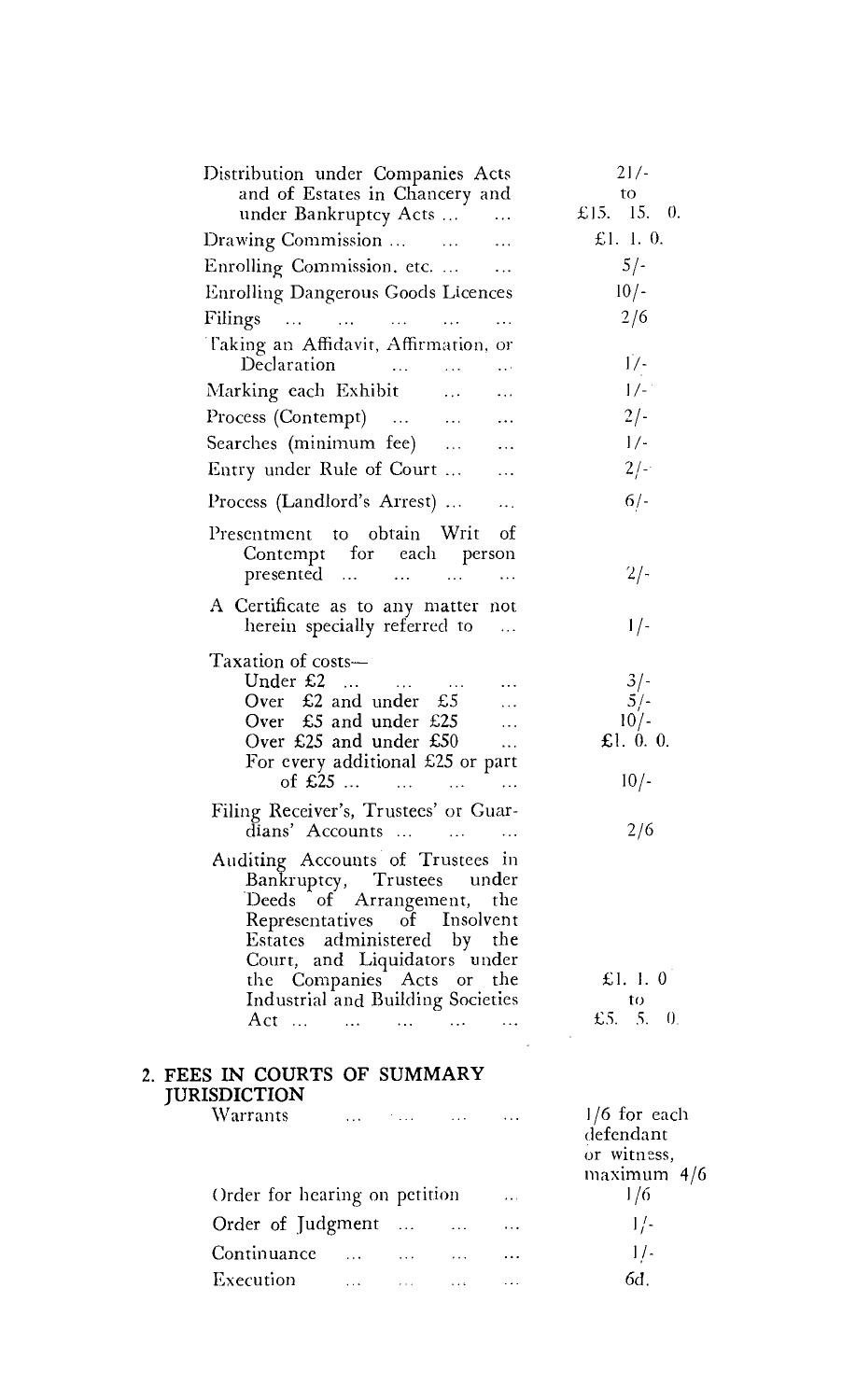## 3. DEEDS REGISTRY

Registering in the Deeds Registry, including the entry in the Deeds Register, and the copy of such entry, with a certificate of registration thereof:-

1. Any conveyance or settlement—

- (a) Where the consideration does not exceed £500 5/-
- (b) Where the consideration exceeds £500 but does not exceed  $£1,000$  10/-
- (c) Where the consideration exceeds. £1,000 but does not exceed £2,000 15/-
- (d) Where the consideration exceeds £2,000, a further fee of 7/6 for each additional £1,000 or part of £1000.

Where such conveyance or settlement (not being a deed of arrangement is for a nominal consideration, or for a consideration other than a cash consideration, or fee for an annual or periodic payment, such fee as would be payable on the market value of the property according to the above scale, as appears from an affidavit or statutory declaration of the recording party, or some person on his behalf.

2. Any deed of Arrangement

3. Any deed or mortgage, bond and security or any deed creating any lien or charge—

| (a) Where the principal amount does<br>not exceed £500                                                                | $5/-$ |
|-----------------------------------------------------------------------------------------------------------------------|-------|
| (b) Where the principal amount<br>exceeds £500 but does not exceed                                                    | 10/-  |
| (c) Where the principal amount<br>exceeds £1,000 but does not<br>exceed £2,000                                        | 15/-  |
| (d) Where the principal amount<br>exceeds £2,000 a further fee of<br>for each additional £1,000 or<br>part of £1,000. | 7/6   |
| Where the security is for an account.                                                                                 |       |

Where the security is for an account, or other sum not specified, or is conditioned to secure the performance of some obligation 10/-

*51-*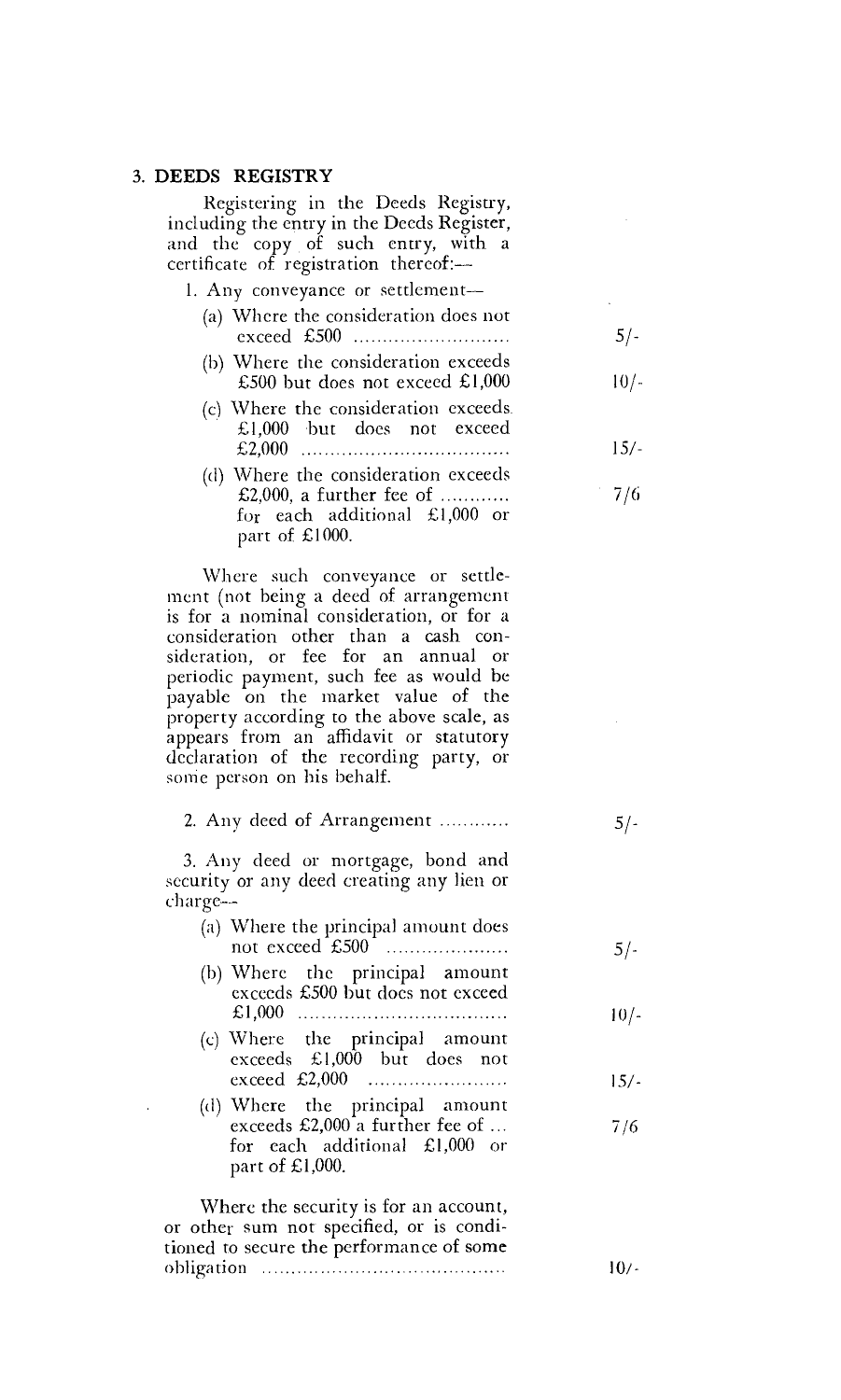| 4. Any deed of Appointment of new<br>trustee, any copy of a will, letters of<br>administration, memorial, affidavit, re-<br>ceipt for legacy or share of estate, lease,<br>power of attorney, release or any similar<br>document                                             |                                | $5$ / -        |
|------------------------------------------------------------------------------------------------------------------------------------------------------------------------------------------------------------------------------------------------------------------------------|--------------------------------|----------------|
| but if any such document is tendered<br>for registration and enrolment or record-<br>ing in more than one Parish, then an<br>for every additional Parish.                                                                                                                    |                                | 2/-            |
| 5. Any receipt to cancel, in whole or<br>in part, any mortgage, deed of bond and<br>security, charge, lien or other encum-<br>brance<br>with an additional fee of<br>for every document required to be<br>examined by the Registrar in connection<br>with such cancellation. |                                | $5/-$<br>$2/-$ |
| Where a certificate of cancellation is<br>required a further fee of                                                                                                                                                                                                          |                                | 2/6            |
| 6. Registering any document in the<br>Deeds Registry not hereinbefore specified                                                                                                                                                                                              |                                | $5/-$          |
| 7. Filing any document in the Probate                                                                                                                                                                                                                                        |                                | 5/-            |
| 8. Certificate of filing any document<br>in the Probate Registry                                                                                                                                                                                                             |                                | 2/6            |
| 9. For making any minute required to<br>be made on any document                                                                                                                                                                                                              |                                | $2/-$          |
| 10. Registering notice to pay off an<br>encumbrance                                                                                                                                                                                                                          |                                | $5/-$          |
| 11. Duplicate certificate of registration                                                                                                                                                                                                                                    |                                | 1/-            |
| 12. Search Fees-                                                                                                                                                                                                                                                             |                                |                |
| (1) Fees for inspection of Deeds in respect of each title-<br>Number Fee<br>of Deeds Payable                                                                                                                                                                                 | Number Fee<br>of Wills payable |                |

| Number,<br>ree |                  | Number<br>Fee |                  |   |     |
|----------------|------------------|---------------|------------------|---|-----|
|                | of Deeds Payable |               | of Wills payable |   |     |
| inspected      |                  |               | inspected        |   |     |
|                | .                |               |                  | . |     |
|                | .                | 16            |                  | . | 76  |
| 3              | .                |               |                  | . |     |
| 4              | .                |               |                  | . | 2/6 |
| 5              | .                | 2/6           | 5                | . | 3/- |
| 6              | .                | 2/6           | 6                | . | 3/6 |
|                | .                | 2/6           |                  | . |     |
| 8              |                  | 3/            | 8                |   | 4/6 |
|                | .                | $3/-$         | 9                | . |     |
| 10             | .                | 3/            | 10               | . | 5/6 |
|                |                  |               |                  | . | 6/- |
|                |                  |               |                  |   |     |

 $\sim 10$